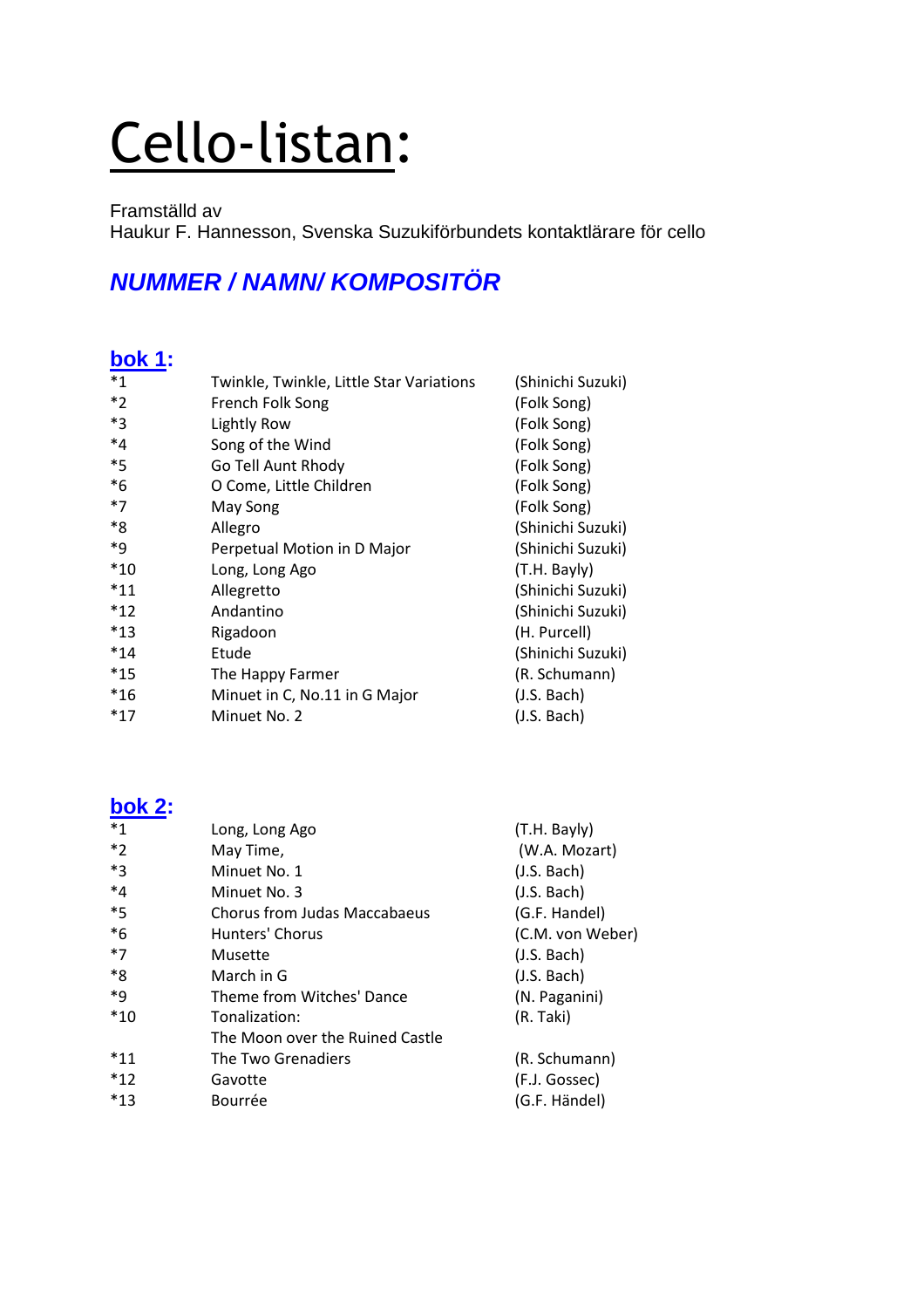#### **bok 3:**

| <b>Berceuse</b>                 | (F. Schubert)      |
|---------------------------------|--------------------|
| Tonalization:                   | (R. Taki)          |
| The Moon over the Ruined Castle |                    |
| Gavotte                         | (J.B. Lully)       |
| Minuet                          | (L. Boccherini)    |
| Tonalization:                   | (R. Taki)          |
| The Moon over the Ruined Castle |                    |
| Scherzo                         | (C. Webster)       |
| Minuet in G                     | (L. van Beethoven) |
| Gavotte in C Minor              | (J.S. Bach)        |
| Minuet No. 3                    | (J.S. Bach)        |
| Humoresque, Op. 101, No. 7      | (A. Dvorák)        |
| La Cinquantaine                 | (Gabriel-Marie)    |
| Allegro Moderato                | (J.S. Bach)        |
|                                 |                    |

#### **bok 4:**

| $*_{1}$ | Sonata in C Major, Op. 40, No. 1 - Sats 1: Allegro                               |                     | (J.B. Bréval) |
|---------|----------------------------------------------------------------------------------|---------------------|---------------|
| $*2$    | Sonata in C Major, Op. 40, No. 1 - Sats 2: Rondo grazioso                        |                     | (J.B. Bréval) |
| *२      | Adagio and Allegro from the Sonata in E minor, Op. 1, No. 2<br>- Sats 1: Adagio  |                     | (B. Marcello) |
| $*_{4}$ | Adagio and Allegro from the Sonata in E minor, Op. 1, No. 2<br>- Sats 2: Allegro |                     | (B. Marcello) |
| $*5$    | Minuets from the Suite in G Major, BWV 1007                                      |                     | (J.S. Bach)   |
| $*6$    | Chanson Triste, Op. 40, No. 2                                                    | (P. I. Tchaikovsky) |               |

### **bok 5:**

| $*_{1}$ | Sonata in E Minor, Op. 14, No. 5 - Sats 1: Largo   | (A. Vivaldi)    |
|---------|----------------------------------------------------|-----------------|
| $*2$    | Sonata in E Minor, Op. 14, No. 5 - Sats 2: Allegro | (A. Vivaldi)    |
| $*3$    | Sonata in E Minor, Op. 14, No. 5 - Sats 3: Largo   | (A. Vivaldi)    |
| $*_{4}$ | Sonata in E Minor, Op. 14, No. 5 - Sats 4: Allegro | (A. Vivaldi)    |
| $*5$    | Danse Rustique, Op. 20, No. 5                      | (W.H. Squire)   |
| $*6$    | Rondo from Concerto No. 4, Op. 65                  | (G. Goltermann) |
| $*7$    | Arioso from Cantata 156                            | (J.S. Bach)     |

# **bok 6:**

| * 1 | The Swan from Carnival of the Animals              | (C. Saint-Saëns) |
|-----|----------------------------------------------------|------------------|
| * つ | Allegro from Concerto in D Major, Op. 3, No. 9     | (A. Vivaldi)     |
| *マ  | Tarantella Op. 23 (W.H. Squire)                    |                  |
| *⊿  | Rondo from Concerto No. 2 in D Major (J.B. Breval) |                  |
|     |                                                    |                  |